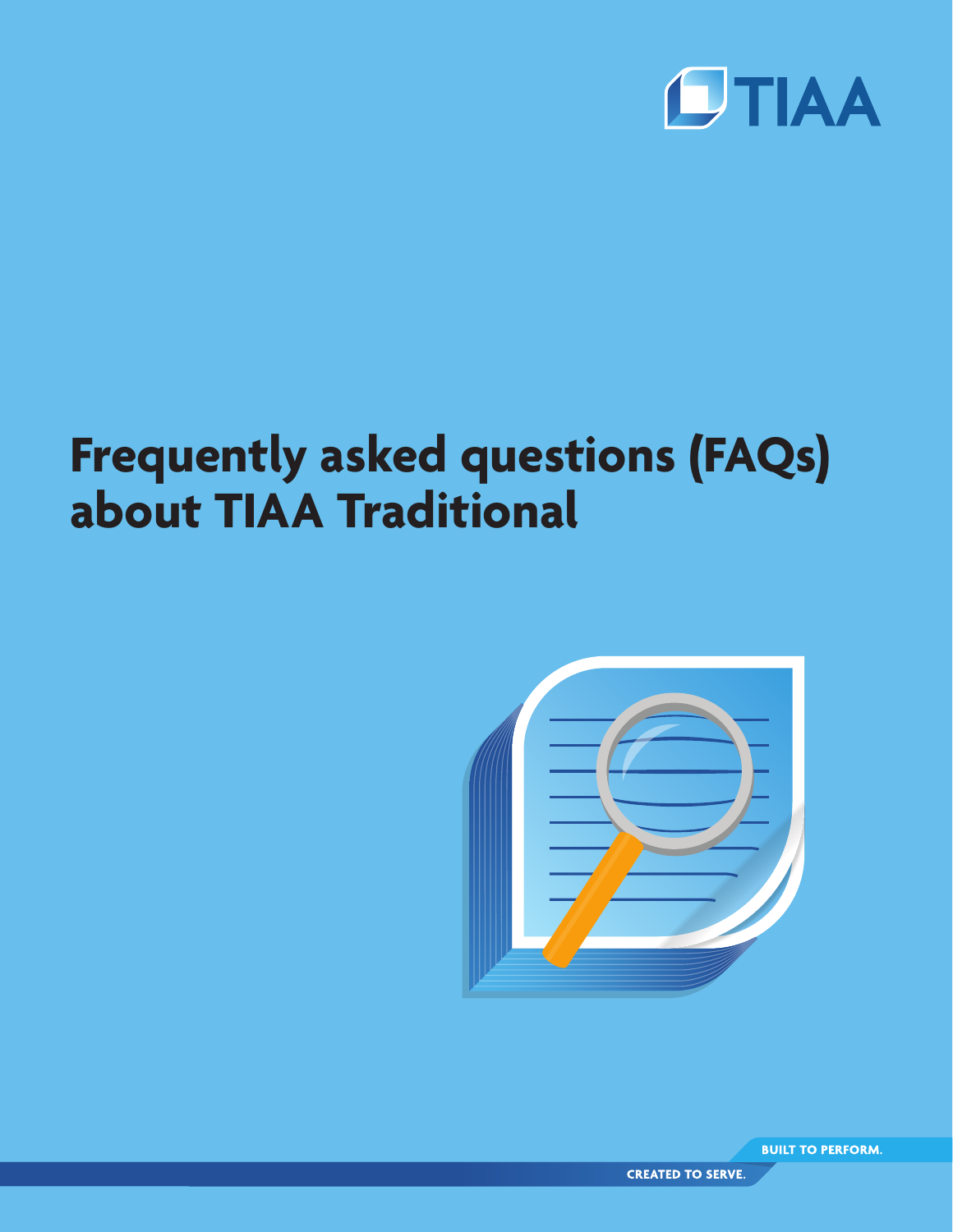**TIAA Traditional can provide you with guaranteed growth, dependable income and exclusive benefits**

Click to be taken to any section.



# **Contents**

| Section 1-Overview                    |    |
|---------------------------------------|----|
| Section 2—Interest crediting rates    | 5. |
| Section 3—Transfers and withdrawals   | 8  |
| Section 4—Lifetime income options     | 9  |
| Section 5-Non-lifetime income options | 11 |
| Section 6—Fees and expenses           | 11 |

# **Section 1—Overview**

# 1. What is an annuity?

An annuity is a product issued by an insurance company. It can be utilized to save while you work and is the only financial product that can provide access to a guaranteed lifetime "paycheck"<sup>1</sup> when you retire. A contract is issued to you by the insurance company that specifies the terms governing the annuity benefits. You can access annuities through retail channels or, if available, through retirement accounts.

The most common types of annuities are fixed or variable. Fixed annuities, also known as guaranteed annuities, pay you a minimum guaranteed rate of interest while you save and may have the opportunity for more depending on type. Variable annuities are investments and have values that fluctuate based on performance.

Annuities can be utilized in either or both phases:

- While you're saving—ability to grow your money tax deferred
- When you stop working—a fixed annuity provides an option for secure guaranteed lifetime "paycheck" in retirement. Please note, withdrawals prior to age 591/2 may be subject to a 10% federal tax penalty in addition to ordinary income tax

# 2. What is TIAA Traditional Annuity and how can it help me with my retirement planning?

For more than 100 years, our flagship TIAA Traditional has helped millions of participants build and prepare a solid retirement foundation. While you and/or your employer contribute during your working years, your account balance will be credited with interest at competitive rates that are declared in advance.<sup>2</sup> When you retire, you have the option to use some or all of your balance to purchase a stream of regular monthly income that you can't outlive. Other income options may also be available to you.

 $1$  "Paycheck" is the annuity income received in retirement. Guarantees of fixed monthly payments are only associated with TIAA's fixed annuities.

<sup>2</sup> Interest credited to TIAA Traditional Annuity accumulations includes a guaranteed rate, plus additional amounts as may be established on a year-by-year basis by the TIAA Board of Trustees. The additional amounts, when declared, remain in effect through the "declaration year," which begins each March 1 for accumulating annuities and January 1 for payout annuities. Interest in excess of the guaranteed amount is not guaranteed for periods other than the period for which it is declared. Any guarantees under annuities issued by TIAA are subject to TIAA's claims-paying ability. TIAA Traditional is a guaranteed insurance contract and not an investment for federal securities law purposes.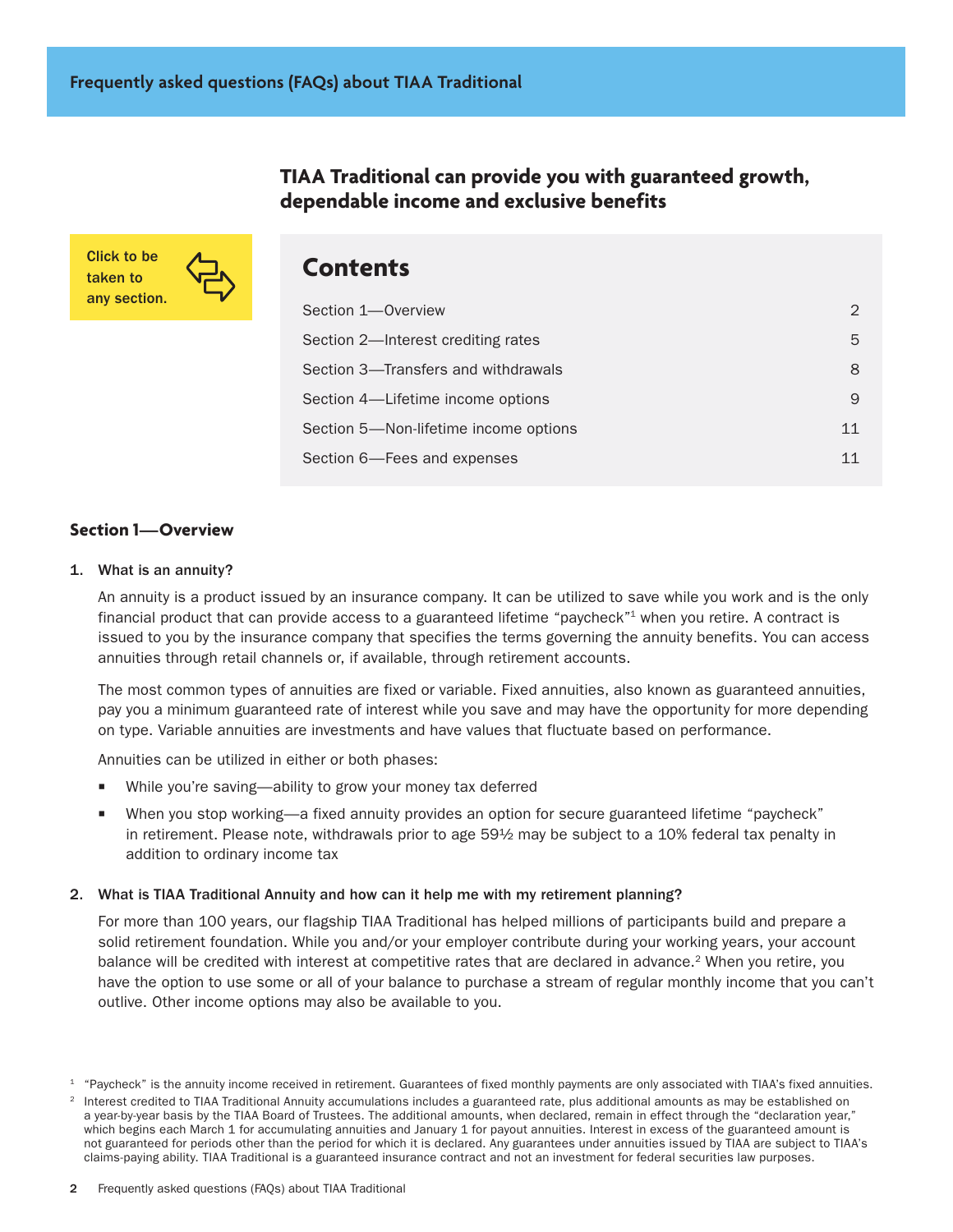An annuity is a form of insurance contract because it provides guarantees. Like all insurance products, the ability to satisfy guarantees is subject to what is referred to as the "claims-paying ability" of the insurance company that issues the contract. As such, TIAA Traditional's guarantees are subject to the claims-paying ability of its issuer, Teachers Insurance and Annuity Association of America. Additional amounts of interest or lifetime income, when declared, are not guaranteed for periods other than the period for which they are declared.<sup>2</sup>

TIAA Traditional is made available under multiple contracts. The contract that is available to you depends on the terms of your employer's plan (or whether you are accessing TIAA Traditional through an IRA). Interest rates, guarantees, terms and conditions can differ by contract. For additional details, see *Section 2—Interest crediting rates* and *Section 3—Transfers and withdrawals*.

Our fixed annuity provides *Guaranteed Growth* which means the value of your retirement savings is guaranteed to increase every day even in the most volatile markets.2 It also provides *Dependable Lifetime Income* by allowing you to turn your savings into regular monthly income to help meet your everyday living expenses in retirement. It's like getting a "paycheck" when you stop working. You choose when and how much TIAA Traditional savings to convert into lifetime income, subject to your employer's plan terms (for you, or you and your spouse or partner). You can combine lifetime income with other income options, payment frequencies, and payment start dates to tailor the plan to your own needs. You can also choose to select a minimum number of years (10, 15 or 20) of guaranteed income payments, which is called a "guarantee period." If you (or you and your spouse or partner) pass within the time period you select, payments continue to your designated beneficiary.

When electing lifetime income, participants are converting a portion of savings into a lifetime income stream as part of an overall income plan. Exchanging your savings for income payments (referred to as "annuitization") is a permanent decision and once lifetime income payments has been selected you are unable to change to another option. Since it can't be revoked, it's important that you maintain emergency funds in another area for any unexpected expenses. Our unique approach, consistent with TIAA's overall mission, may reward you with additional amounts of lifetime income the longer you have contributed to TIAA Traditional. For additional information, see *Section 4—Lifetime income options*.

The TIAA Traditional Annuity is a guaranteed annuity account backed by the claims-paying ability of Teachers Insurance and Annuity Association of America (TIAA). It guarantees your principal and a contractually specified minimum interest rate, plus it offers the opportunity for additional amounts in excess of this guaranteed rate. $2$ It is important for you to know that TIAA's financial strength ratings, as assessed by independent rating agencies, are among the highest for U.S.-based life insurance companies.3

In the event that an insurance company such as TIAA becomes unable to satisfy its obligations, there are state guaranty associations that may be available to help satisfy some or all of the outstanding obligations. Like all insurance companies, TIAA is a member of these guaranty associations.

# 3. Who can use TIAA Traditional?

Any participant in an employer plan where TIAA Traditional is offered may use TIAA Traditional. Additionally, TIAA Traditional is available through a TIAA IRA to eligible individuals, including those who currently work for organizations in the nonprofit industries we serve; people who previously worked for those organizations, as long as they were employed for 3+ years or while they were age 55 or older; and family members of those same people (living or deceased).

<sup>&</sup>lt;sup>3</sup> For its stability, claims-paying ability and overall financial strength, Teachers Insurance and Annuity Association of America (TIAA) is a member of one of only three insurance groups in the United States to currently hold the highest rating available to U.S. insurers from three of the four leading insurance company rating agencies: A.M. Best (A++ as of 7/21), Fitch (AAA as of 11/21) and Standard & Poor's (AA+ as of 9/21), and the second highest possible rating from Moody's Investors Service (Aa1 as of 5/21). There is no guarantee that current ratings will be maintained. The financial strength ratings represent a company's ability to meet policyholders' obligations and do not apply to variable annuities or any other product or service not fully backed by TIAA's claims-paying ability. The ratings also do not apply to the safety or the performance of the variable accounts, which will fluctuate in value.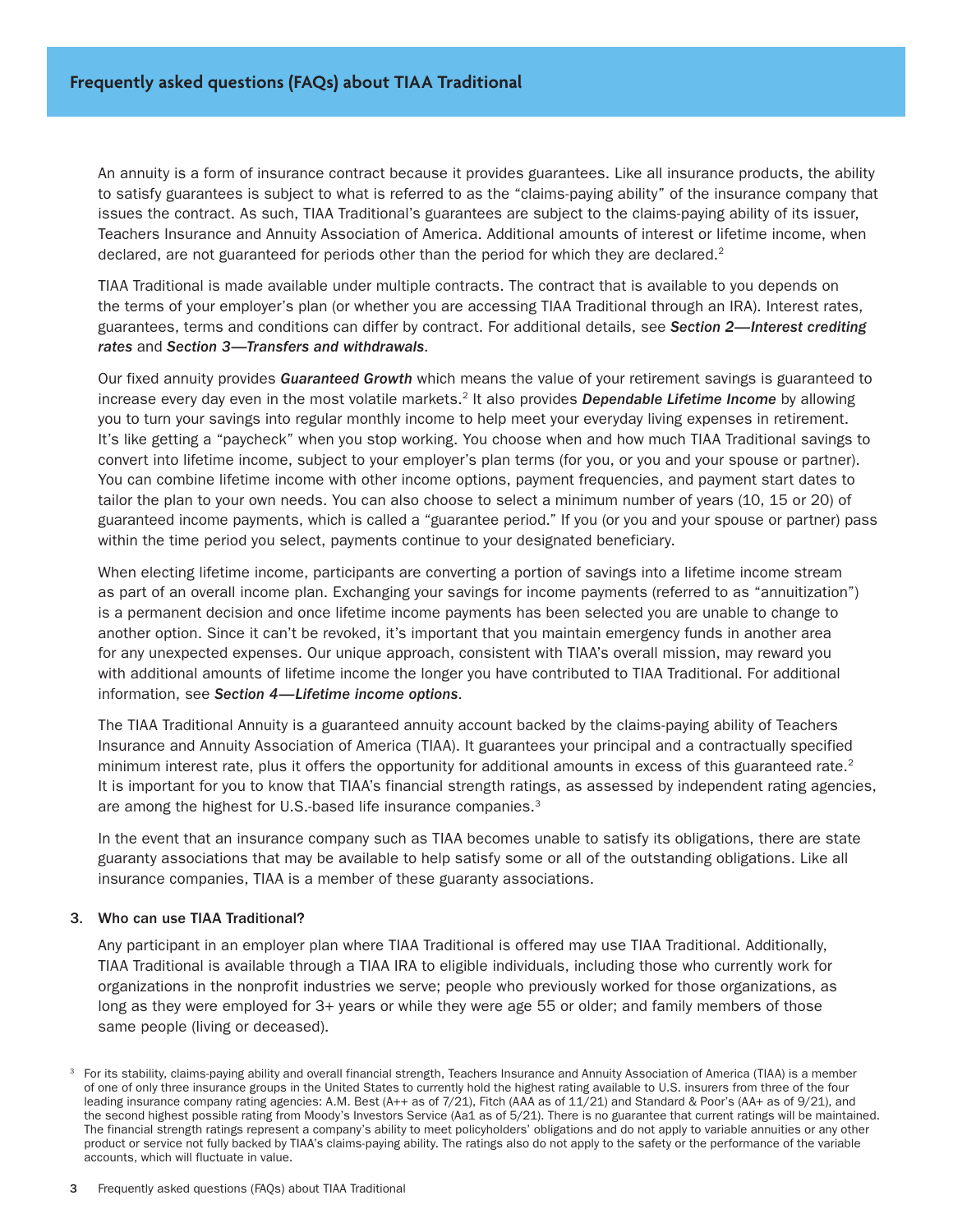#### 4. Why should I choose TIAA Traditional?

TIAA stands apart by offering *Exclusive Benefits*. Our 'sharing the profits' approach seeks to reward you with additional growth and income.<sup>4</sup>

TIAA Traditional's guarantees are backed by TIAA's claims-paying ability and supported by its highly rated financial strength.<sup>3</sup> It has no deferred sales charges and surrender charges only apply in limited circumstances under two contract types. (See *Section 3—Transfers and withdrawals* for more information on the contracts and circumstances where surrender charges could apply.)

Our not-for-profit heritage has distinctive potential benefits for participants. Like all insurance companies, we set money aside (contingency reserves) as required to protect your guaranteed savings and income benefits. However, unlike most insurance companies, TIAA seeks to provide unneeded profits back to you in support of your retirement. Learn more under *Section 4—Lifetime income options*.

#### 5. How does TIAA Traditional work?

An annuity like TIAA Traditional has two phases—accumulation and retirement income.

#### Accumulation phase:

Because TIAA Traditional is a guaranteed annuity, if you select lifetime income, your income will never fall below a certain guaranteed level. With TIAA Traditional, the value of your retirement savings is protected and guaranteed to increase every day, even in the most volatile markets. Contributions to TIAA Traditional earn competitive crediting rates (total interest rate).

- **Example 2** Guaranteed minimum rate: Watch your balance grow every day as the guaranteed interest rate (between 1-3%) increases the value of your retirement savings
- Additional amounts: TIAA has paid more than the contractual guaranteed minimum rate on multiple contracts since 1948.<sup>2,5</sup> Additional amounts become part of your guaranteed accumulation.
- Total crediting rate: The total interest rate (guaranteed minimum rate amount plus any additional amounts) paid by TIAA

You put money in while you work. Your savings earns a minimum rate of interest with the potential for additional amounts of interest above the minimum that may be declared periodically by TIAA's Board of Trustees.<sup>2</sup> The total interest crediting rates (minimum guaranteed rate plus any additional amounts) can differ by the type of contract available to you. (See *Section 2—Interest crediting rates* and *Section 3—Transfers and withdrawals* for more information on when restrictions may apply and the effect these restrictions can have on the interest rates we pay you.)

#### Retirement income phase:

You have the flexibility to take money out in a number of ways when you retire. Depending upon the contract that TIAA Traditional is offered under, options may include some or all of:

- **EXTER** Lifetime income payments guaranteed to pay you income for your life only or the lives of you and a spouse or partner. (See *Section 4—Lifetime income options* for additional details.)
- W Non-lifetime income options. (See *Section 5—Non-lifetime income options* for additional details.)

<sup>5</sup> Source: TIAA Actuarial Department as of December 2021.

TIAA may share profits with Traditional Retirement Annuity owners through declared additional amounts of interest and through increases in annuity income throughout retirement. These additional amounts are not guaranteed.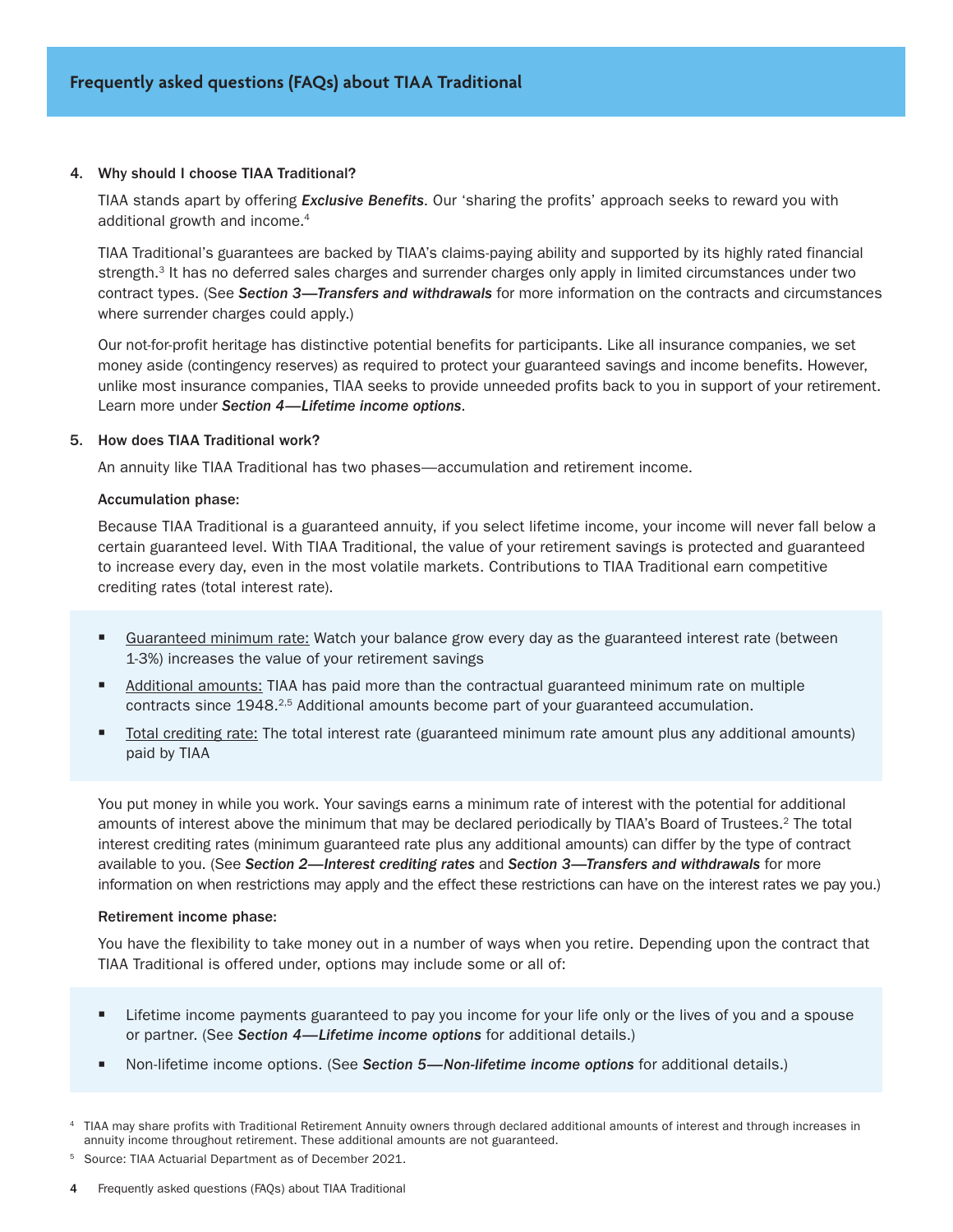# <span id="page-4-0"></span>**Section 2—Interest crediting rates**

#### 6. How does the value of my account change?

When you contribute to TIAA Traditional, you will be paid interest at competitive crediting rates that are declared in advance. Even in the most volatile markets, you will never lose the value of the principal you contribute. In fact, your principal and earnings will grow every day—guaranteed.<sup>2</sup>

#### 7. How is interest credited on contributions?

The total interest rates paid by TIAA (guaranteed minimum amount plus additional amounts, if any) on contributions and/or transfers in ("funds applied") made in the current month are set and declared at the beginning of each month and, in the accumulation phase, are guaranteed through the end of the following February. For future contributions or transfers after the current month, TIAA can raise, lower or keep the crediting rate the same based, in part, on current market conditions and other factors. You should also be aware that interest rates can differ by contract type.

#### 8. When are new TIAA Traditional Annuity rates declared?

TIAA can establish and declare new rates for new funds applied at any time, but these declarations are typically made once a month. How often the rate changes depends on a number of factors, including, in part, the interest rate environment and the yields and earnings available on investments in TIAA's general account, which backs TIAA Traditional's returns.<sup>6</sup> Interest rates for new funds applied can change as often as every month, but in some cases they may remain the same for multiple months. Once declared, the rate remains in effect for these funds until the end of the "declaration year," which begins each March 1 for accumulating annuities.

#### 9. Does the current rate applied to my new contributions also apply to my older accumulations?

No. TIAA Traditional credits interest based on the time period during which you make the contribution or transfer in. As a result, the money you contribute or transfer during different time periods may earn different rates of interest. Think of each time period as a different bucket.

- The money you contribute in earlier time periods (earlier buckets) can earn different rates
- If you have contributed regularly over various time periods, then you will have a balance in multiple buckets

#### Renewal rates

On March 1, the rates for all existing time periods (referred to as "renewal rates") are reviewed for possible reset. Rates are then guaranteed until the end of the following February (i.e., a one-year period). TIAA's Board of Trustees determines the interest rate in excess of the minimum guaranteed rates for a particular time period.

Interest rates are determined based on factors including, but not limited to, the following:

- The interest rate environment at the time the funds were contributed
- The interest rate environment at the time the funds were transferred in
- TIAA's expenses and changes in interest rates over time

#### 10. Can you tell me more about "interest buckets"?

TIAA believes that the "interest bucket" system is the most equitable way to credit interest among all participants. The system helps ensure that accumulations in participants' accounts are credited with total interest rates that reflect, in large part, both the prevailing interest rate environment and the financial experience of TIAA general account investments that support each interest bucket.<sup>6</sup>

<sup>&</sup>lt;sup>6</sup> Participants do not invest in the TIAA general account portfolio, which supports the minimum guaranteed returns, additional amounts and payout obligations under the TIAA Traditional Annuity. The TIAA general account, which backs the guarantees and benefits of TIAA Traditional, is comprised of long-term, potentially higher yielding investments. Any guarantees under annuities issued by TIAA are subject to TIAA's claims-paying ability.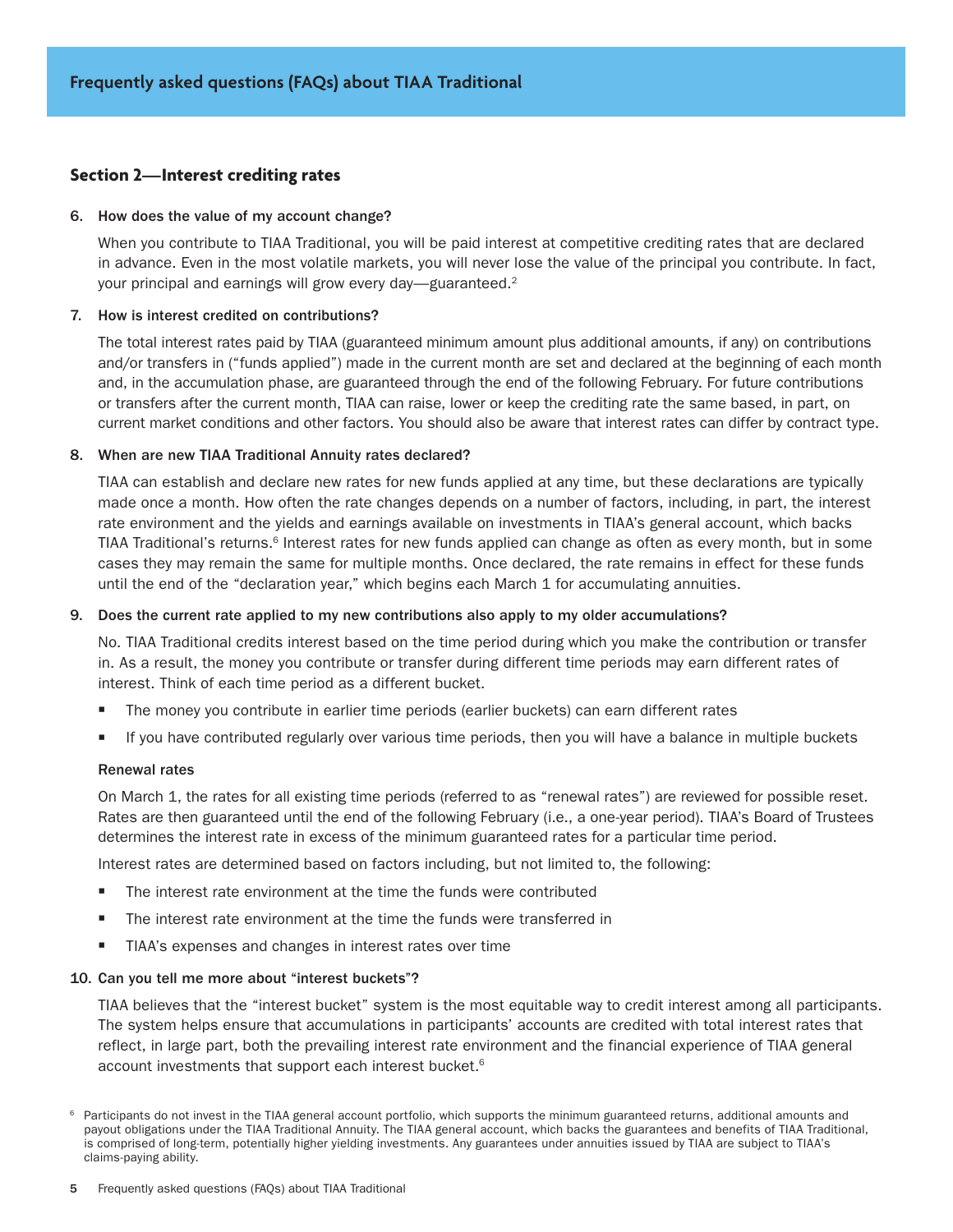TIAA uses the interest bucket system to group TIAA Traditional accumulations. An "interest bucket" consists of all TIAA Traditional accumulations that were contributed or transferred in during the same time frame and are, therefore, receiving the same interest rate. A typical time frame is one or more consecutive calendar months.

Two important additional points about interest buckets: First, over time it's possible that the interest rates on separate interest buckets may converge, and second, the split of your savings across interest buckets can have an effect on the amount of lifetime income you can receive, if you so elect. See *Section 4—Lifetime income options* for additional details.

#### 11. How are interest rates determined?

The interest rate for a particular bucket in excess of the minimum guaranteed rate is determined at the discretion of TIAA's Board of Trustees. These rates are determined based on many factors, including the interest rate environment at the time the funds were contributed or transferred into the interest bucket, changes in interest rates over time, TIAA's expenses, the financial experience of the TIAA general account, and the need to maintain adequate capital to support TIAA's financial strength and to support the growth and strategy of TIAA.

While the investment returns of TIAA's general account do not flow directly to TIAA Traditional participants, TIAA Traditional crediting rates reflect, in part, the yields and earnings that TIAA obtains on bonds and other investments. These yields and earnings tend to change over time; when and by how much they change can help define when an interest bucket begins and ends, and what its crediting rate will be.<sup>6</sup>

#### 12. How often is interest credited to TIAA Traditional, and is it credited on weekends?

TIAA Traditional interest is credited every day of the year but is only posted as of the end of each business day. For example, a participant's accumulation value at the end of a Monday (if it's a business day and not a holiday) will reflect interest for Saturday and Sunday, as well as for Monday. During leap years, interest will be compounded and credited each day, including on February 29, such that an amount on deposit on the December 31 immediately preceding the leap year will have grown by the annual effective crediting rate(s) as of the end of the day on December 31 of the leap year.

# 13. Where can I find the current interest rates and historical performance for TIAA Traditional?

Current TIAA Traditional interest crediting rates for new funds applied are available online at [TIAA.org/traditional](http://TIAA.org/traditional). Click on *View Rates* under Guaranteed Growth and select *Retirement Plan Annuities* under the Performance section, where you can filter the list for TIAA Traditional. To see your personal TIAA Traditional balances by bucket, the current guaranteed minimum and total interest crediting rates for each time period, and your personal dollar weighted average current crediting rate, log in to your account at TIAA.org. Look at your balances by asset class, then click *View Interest Rates* under the Guaranteed Asset class section.

#### 14. Why does TIAA Traditional pay higher interest rates on some contracts versus others?

Higher total crediting rates are typically paid on TIAA Traditional contracts that require benefits to be paid over time and/or within a short window with a surrender charge. The TIAA General Account backs TIAA Traditional's interest and income payout guarantees. Since this account invests in strategic long-term assets, TIAA is able generate higher returns over what might be earned from short-term liquid assets.11 (See *Section 3—Transfers and withdrawals* for additional details.) These provisions are designed to allow the TIAA general account, which backs the guarantees and benefits under TIAA Traditional to invest in long-term illiquid assets that often offer enhanced returns versus short-term, more liquid assets.<sup>6</sup>

Other contracts allow full freedom to withdraw and transfer out of TIAA Traditional, but the trade-off for increased access has typically been lower interest crediting rates.

TIAA has rewarded participants who save in contracts where benefits are paid in installments over time (instead of in an immediate lump sum) by crediting higher interest rates, typically 0.50% to 0.75% higher.<sup>7</sup> Higher rates will lead to higher account balances and more retirement income for you.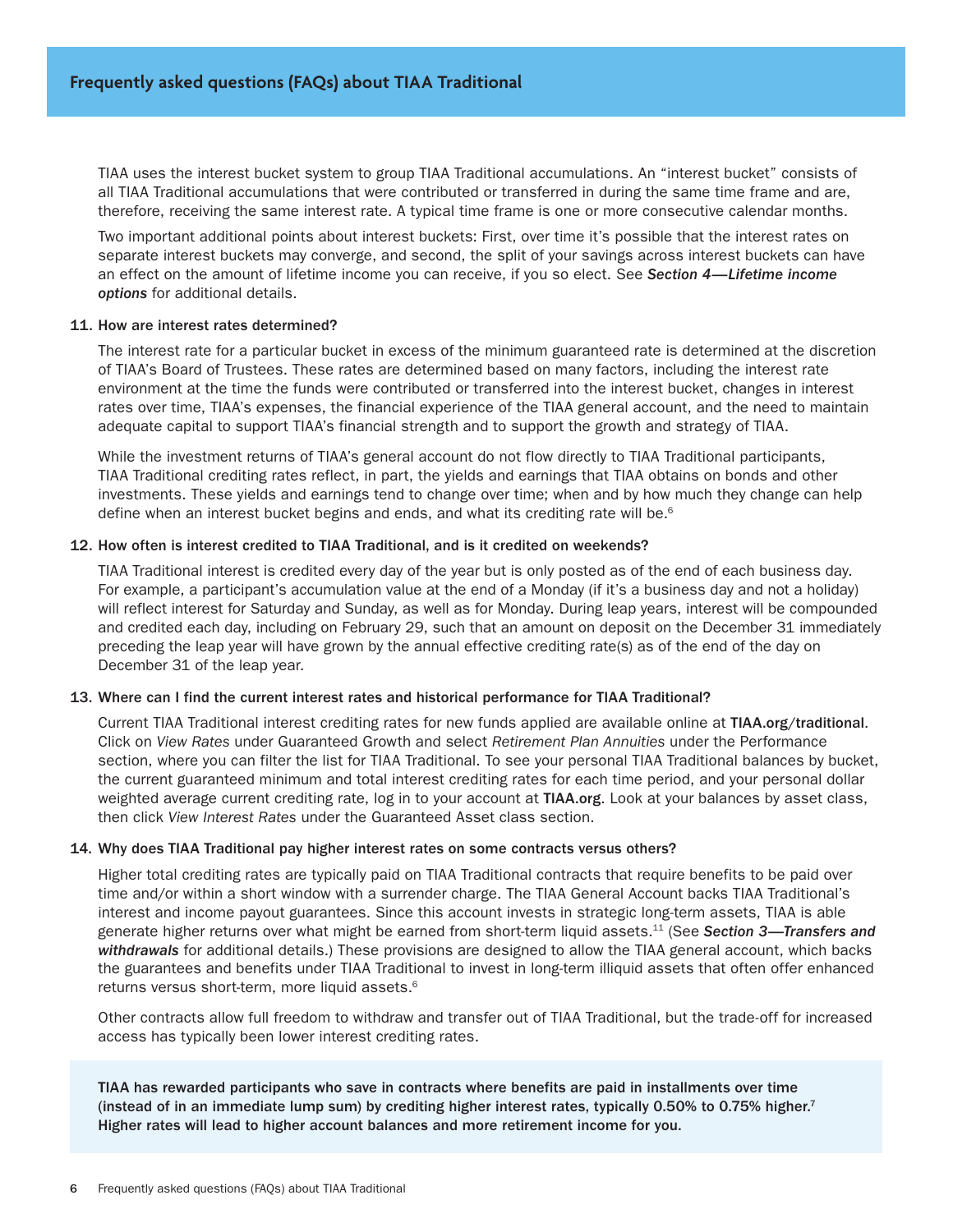In addition, differences in minimum guaranteed crediting rates between contracts can also affect the level of the total interest crediting rates (minimum guaranteed rate plus any additional amounts). (See Question 23 for additional details.)

#### 15. Does TIAA Traditional provide any minimum guarantees?

Yes. TIAA Traditional provides minimum guaranteed interest crediting rates during the accumulation phase and a minimum amount of lifetime income when you retire. The minimum guaranteed interest crediting rate can differ by contract as shown in the table at right.

TIAA strives to credit interest above the minimum rates. In fact, TIAA has credited interest above the contractual minimum guaranteed rate on one or more contracts every year since 1948, and since 1981, the TIAA Traditional Retirement Annuity and Supplemental Retirement Annuity interest crediting rates have outpaced inflation.<sup>7, 8</sup>

The table below summarizes TIAA Traditional minimum guarantees:

| <b>Contract</b><br>type                               | <b>Accumulation phase minimum</b><br>guaranteed interest crediting rate <sup>8</sup>                                                                                                                                               | Minimum guaranteed lifetime income annuity<br>payment amounts <sup>8</sup>                                                                                                                                                                                                                    |
|-------------------------------------------------------|------------------------------------------------------------------------------------------------------------------------------------------------------------------------------------------------------------------------------------|-----------------------------------------------------------------------------------------------------------------------------------------------------------------------------------------------------------------------------------------------------------------------------------------------|
| Retirement<br>Annuity (RA)                            | 3% for all contributions remitted since 1979                                                                                                                                                                                       | Based on 2.50% interest and a fixed mortality table. Payment amount for<br>the payout option selected is based on a combination of contractually<br>specified interest rate (2.5%), fixed mortality table and other provisions<br>at the time contributions were made.                        |
| Group<br>Retirement<br>Annuity (GRA)                  | 3%                                                                                                                                                                                                                                 | Based on 2.50% interest and a fixed mortality table. Payment amount for<br>the payout option selected is based on a combination of contractually<br>specified interest rate (2.5%), fixed mortality table and other provisions<br>at the time contributions were made.                        |
| Retirement<br>Choice (RC)                             | Floats between 1% and 3% and redetermined<br>each 1/1. Applies to premiums deposited during<br>the applicable calendar year and is guaranteed<br>for 10 years, at which point the minimum rate for<br>these premiums will be reset | Based on 2.00% interest and a mortality table that is updated each<br>year. Payment amount for the payout option selected is based on a<br>combination of contractually specified interest rate (2.0%), variable<br>mortality table and other provisions at the time contributions were made. |
| Supplemental<br>Retirement<br>Annuity (SRA)           | 3% for all contributions remitted since 1979                                                                                                                                                                                       | Based on 2.50% interest and a fixed mortality table. Payment amount for<br>the payout option selected is based on a combination of contractually<br>specified interest rate (2.5%), fixed mortality table and other provisions at<br>the time contributions were made.                        |
| Group<br>Supplemental<br>Retirement<br>Annuity (GSRA) | 3%                                                                                                                                                                                                                                 | Based on 2.50% interest and a fixed mortality table. Payment amount for<br>the payout option selected is based on a combination of contractually<br>specified interest rate (2.5%), fixed mortality table and other provisions at<br>the time contributions were made.                        |
| Retirement<br>Choice<br>Plus (RCP)                    | Floats between 1% and 3% and redetermined<br>each 3/1. Applies to all accumulations and<br>premiums deposited during the period                                                                                                    | Based on 2.00% interest and a mortality table that is updated each<br>year. Payment amount for the payout option selected is based on a<br>combination of contractually specified interest rate (2.0%), variable<br>mortality table and other provisions at the time contributions were made. |
| IRA (issued<br>on or after<br>10/11/2010              | Floats between 1% and 3% and redetermined each<br>3/1. Applies to all accumulations and premiums<br>deposited during the period                                                                                                    | Based on 2.00% interest and a mortality table that is updated each year.<br>Payment amount for the payout option selected is based on a combination<br>of contractually specified interest rate (2.0%), variable mortality table and<br>other provisions at the time contributions were made. |
| IRA (issued<br>prior to<br>10/11/2010                 | 3%                                                                                                                                                                                                                                 | Based on 2.50% interest and a fixed mortality table. Payment amount for<br>the payout option selected is based on a combination of contractually<br>specified interest rate (2.5%), fixed mortality table and other provisions at<br>the time contributions were made.                        |

The current minimum guaranteed rate for each contract is available online at TIAA.org.

<sup>7</sup> Source: TIAA Actuarial Department as of 4/30/22.

<sup>8</sup> Based on TIAA's claims-paying ability. Additional amounts above this guaranteed level of income may also be provided, and are calculated based on different interest rates and mortality tables than used in determination of guaranteed benefits, but in no case would result in less than guaranteed levels of income.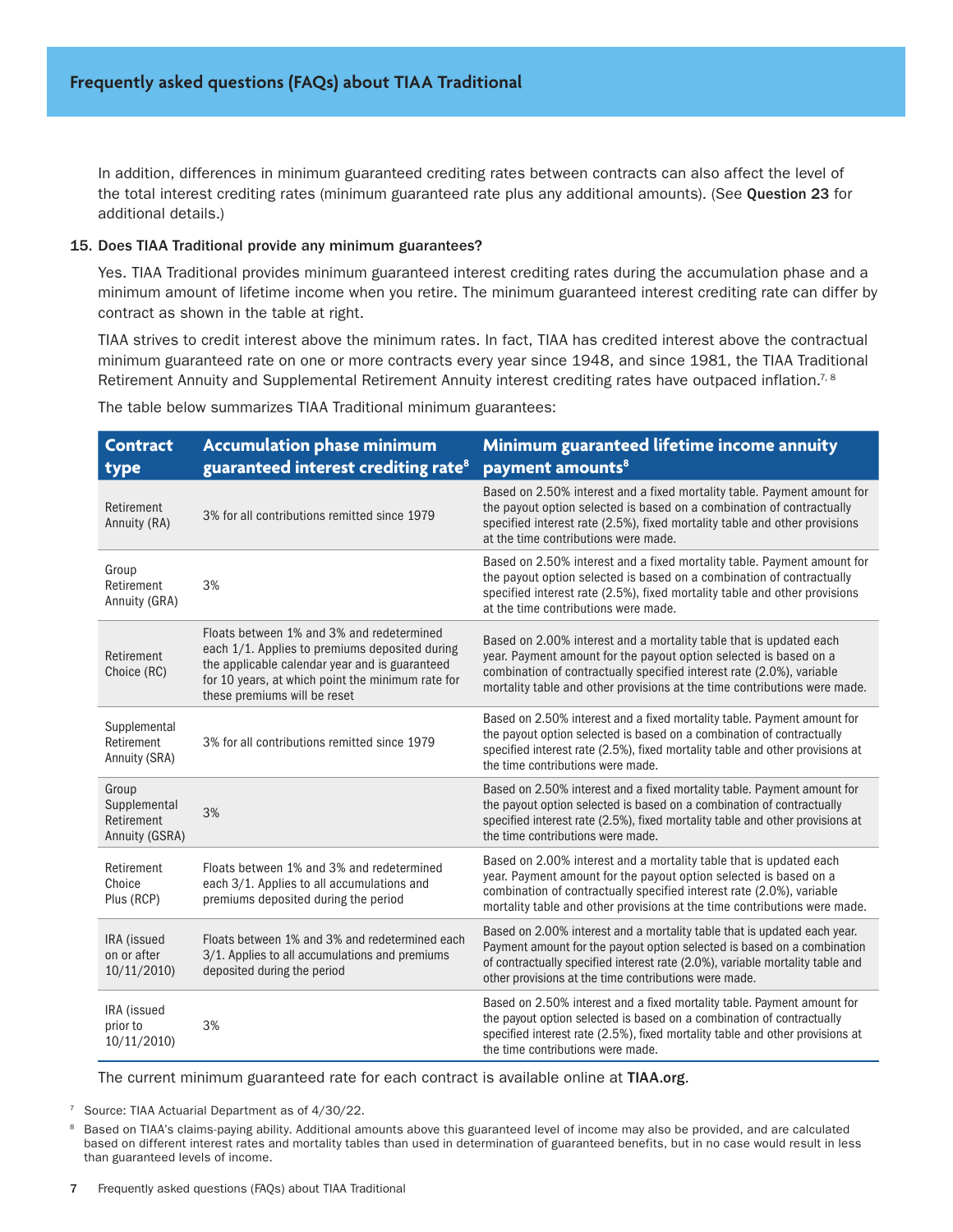# <span id="page-7-0"></span>**Section 3—Transfers and withdrawals**

#### 16. Can I transfer or withdraw my TIAA Traditional balances not converted to lifetime income?

Transfer and withdrawal options will vary by the type of contract you use. Be aware that your employer's retirement plan may utilize more than one type of contract. When TIAA Traditional is made available within an employer-sponsored retirement plan, income and withdrawal options are subject to the terms of the employer plan. Withdrawals prior to age 59½ may be subject to a 10% federal tax penalty in addition to ordinary income tax.

The rules governing TIAA Traditional participant-initiated transfers and withdrawals by contract are listed below. In addition, your employer's retirement plan may have additional restrictions or conditions that can affect the liquidity of the product. Please refer to your contract or certificate for full details or contact us at 800-842-2252.

#### Contracts where TIAA Traditional pays benefits in installments over time (typically higher interest rates):

- Retirement Annuity (RA)—Lump-sum withdrawals are not available from the TIAA Traditional account. Subject to the terms of your employer's plan, all withdrawals and transfers from the account must be paid in 10 annual installments. After termination of employment, additional income options may be available including income for life, interest-only payments and IRS required minimum distribution payments.
- Group Retirement Annuity (GRA)—Subject to the terms of your employer's plan, lump-sum withdrawals are available from the TIAA Traditional account only within 120 days after termination of employment and are subject to a 2.5% surrender charge. All other withdrawals and transfers from the account must be paid in 10 annual installments. After termination of employment, additional income options may be available including income for life, income for a fixed period of time, interest-only payments and IRS required minimum distribution payments.
- Retirement Choice Annuity (RC)-Subject to the terms of your employer's plan, lump-sum withdrawals are available from the TIAA Traditional account only within 120 days after termination of employment and are subject to a 2.5% surrender charge. All other withdrawals and transfers from the account must be paid in 84 monthly installments (seven years). After termination of employment, additional income options may be available including income for life, interest-only payments and IRS required minimum distribution payments.
- Contracts where TIAA Traditional pays benefits immediately (typically lower interest rates):

Lump-sum withdrawals and transfers are available from the TIAA Traditional account without surrender charges or any restrictions (other than a 90-day equity wash that may apply under certain RCP contracts as described below). After termination of employment, additional income options may be available including income for life, income for a fixed period of time (available under some contracts), and IRS required minimum distribution payments. These contracts generally pay lower interest rates than the previously described contracts as a result of the enhanced liquidity.

- Supplemental Retirement Annuity (SRA)
- Group Supplemental Retirement Annuity (GSRA)
- Retirement Choice Plus Annuity (RCP)<sup>9</sup>
- IRA and Keogh

Under this second group of contracts, if you transfer out of TIAA Traditional and transfer back within 120 days, the amount up to the original transfer will be credited with the same interest rates that would have applied if the transfer out had not taken place. Such interest will be credited from the date the transfer in was made. Interest will not be paid for the period from the date of the transfer out to the date of transfer in. We refer to this as "time period restoration."

<sup>9</sup> Certain RCP contracts impose a "90-day equity wash rule." Under those contracts, if your plan offers investment options known as "competing funds" (for example, a money market account, short-term bond funds, self-directed brokerage accounts, or the TIAA Real Estate Account), and you want to transfer money from TIAA Traditional to one of those options, the amount you transfer must first be directed to a non-competing option (for example, a stock fund or intermediate-term bond fund) where it must remain for 90 days before being transferred to the competing fund. (TIAA Contract form IGRSP-02-ACC/TIAA Certificate form IGRSP-CERT3-ACC.)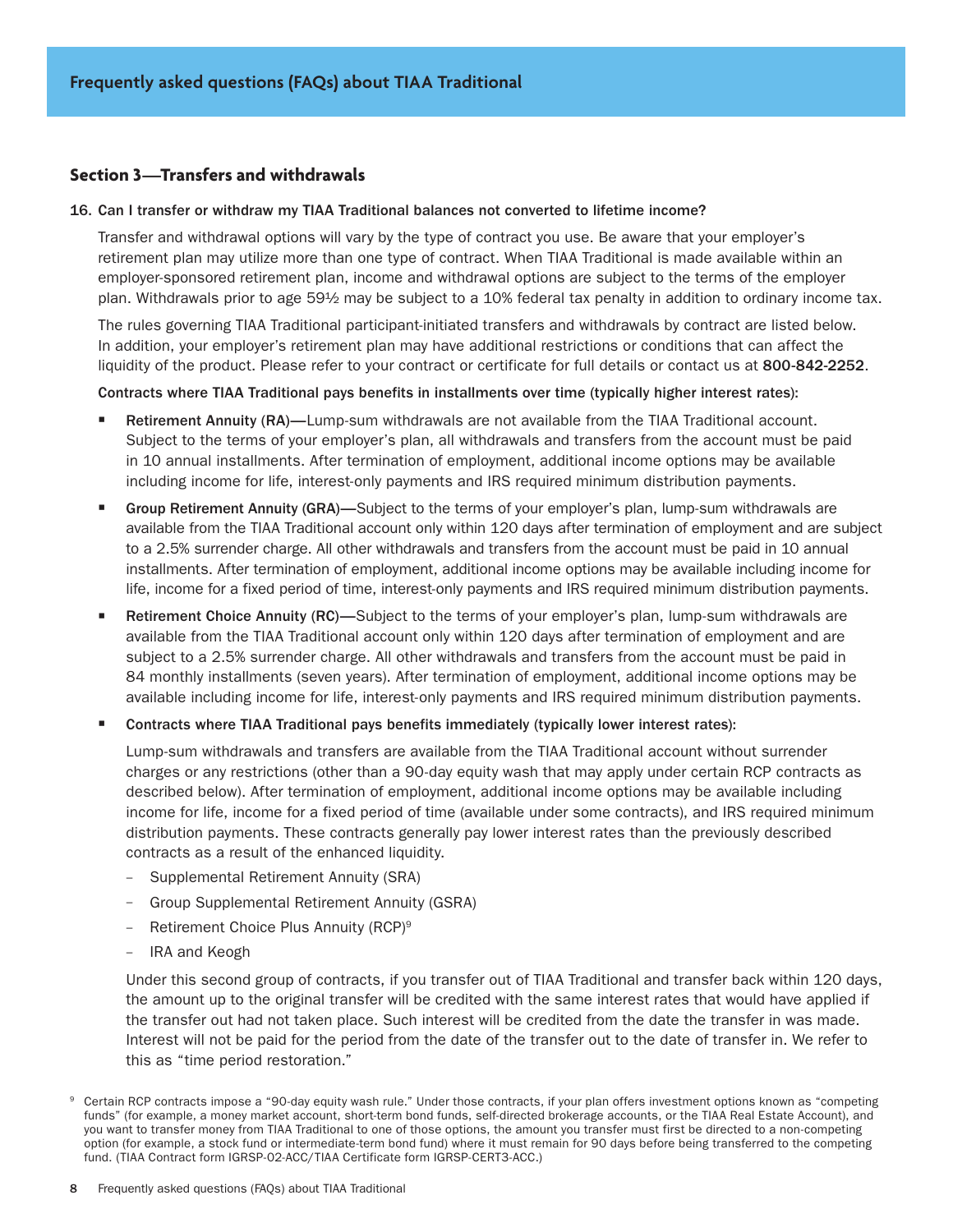#### <span id="page-8-0"></span>17. Why do you have a time period restoration policy?

The reason we have a time period restoration policy under certain contracts is to discourage participants who have an average interest rate, weighted across their buckets, that is less than the current (or expected future) new money rate, from transferring out of TIAA Traditional and then transferring back in shortly thereafter to attempt to obtain the higher new money interest rate associated with the current bucket. If we allowed this type of activity to occur and did not have a restoration policy in place, it could result in lower interest rates than those we can currently pay, thus potentially negatively impacting all participants.

# **Section 4—Lifetime income options**

#### 18. Can TIAA Traditional provide guaranteed income for life?

Yes. Founded in 1918 for those who serve others, TIAA Traditional was designed and built to help meet both your retirement savings as well as your lifetime income needs. We have shared more than \$82 billion with TIAA Traditional plan participants since 2000 alone.10

Opting for lifetime income is a personal decision based on your facts and circumstances, but consider this: As of year-end 2021, 9429 people age 95 and older, 1261 people age 100 and older, and 60 people age 105 and older were still receiving lifetime income from TIAA Traditional.<sup>11</sup>

Over what could be 30 or more years in retirement, keep in mind that contributing to TIAA Traditional gives you the certainty that you will have a "paycheck" in retirement that can help cover your basic, everyday living expenses without worrying about outliving your income. Of course, you don't have to convert all of your TIAA Traditional savings to lifetime income, but if you can cover your basic living expenses with a TIAA Traditional Annuity, you will be able to use the other money you have saved for discretionary purposes.

For more information, visit TIAA's Preparing for Retirement site at [TIAA.org/public/offers/insights/preparing-for](http://TIAA.org/public/offers/insights/preparing-for-retirement)[retirement](http://TIAA.org/public/offers/insights/preparing-for-retirement) or give us a call at 888-583-2535.

#### 19. What options do I have for lifetime income?

You choose when to convert some or all of your TIAA Traditional savings into income (or you and your spouse or partner). You can also choose to add a guarantee period so that even if you pass away early and do not live until the end of the guarantee period, payments will continue to those you have designated until the end of the guarantee period. Of course, if you live past the end of the guarantee period, we keep paying you as long as you live. You can mix lifetime income with other income options, payment frequencies, and payment start dates to help meet your retirement and estate planning needs. Guaranteed lifetime income from TIAA Traditional can be paired with income from other sources, such as variable investment products, that may provide the potential to capture market upside and hedge against inflation.<sup>12</sup>

Lifetime income payments are backed by the financial strength and claims-paying ability of TIAA, one of only three insurance groups in the United States to currently hold the highest possible rating from three of the four leading insurance company rating agencies.<sup>3</sup>

#### 20. Is there anything special about TIAA Traditional's lifetime income payments?

Yes. Our not-for-profit heritage has distinctive potential benefits for participants. Like all insurance companies, we set money aside (contingency reserves) as required to protect your guaranteed savings and income benefits. However, unlike most insurance companies, we seek to provide unneeded profits back to you in support of your retirement. For example, consider the following:

<sup>&</sup>lt;sup>10</sup> TIAA may share profits with Traditional Retirement Annuity owners through declared additional amounts of interest and through increases in annuity income throughout retirement. Additional amounts are on TIAA Traditional Annuity contracts available within an employer-sponsored plan. Additional amounts may be increased the longer accumulation occurs before annuitization. These additional amounts are discretionary, and are not guaranteed. TIAA Actuarial as of 12/31/21.

<sup>&</sup>lt;sup>11</sup> Source: As of 12/31/21. Counts comprise TIAA General Account payout annuities and do not include TPA or IPRO contracts.

 $12$  Under accounts that are not guaranteed, such as variable investment options, account values will fluctuate based on performance of the accounts, and it is possible to lose money in non-guaranteed accounts.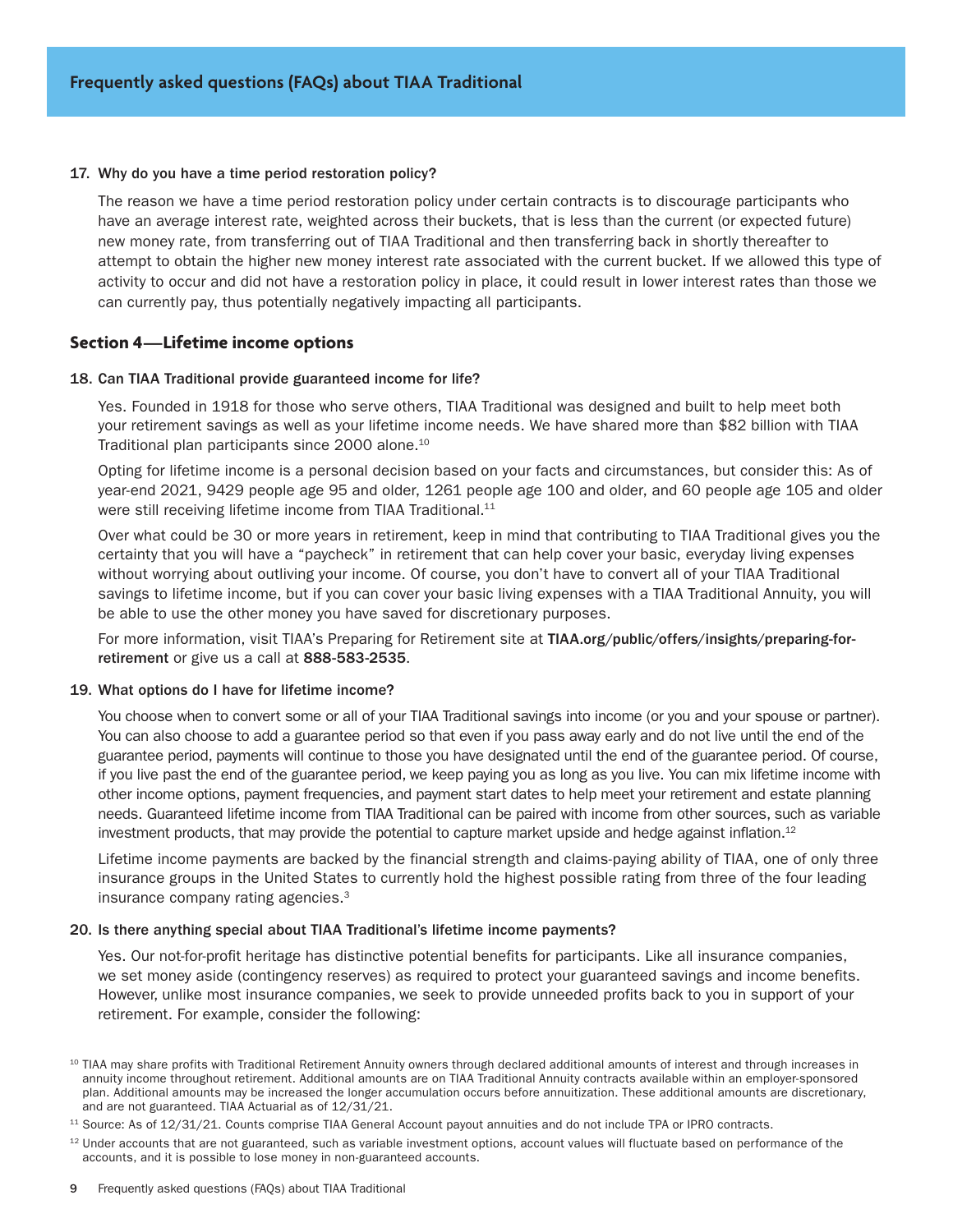Historically, profits have been shared with TIAA Traditional participants in three ways\*:

- 1. Higher interest rates as you save for retirement: Potential to earn more interest than the "guaranteed minimum interest rate" and "total credited rate."
- 2. Higher initial lifetime income for long-term contributors: A sort of loyalty bonus.12 Those contributing to TIAA Traditional consistently over a working career saw lifetime income 22% higher on average for retirement dates within the last decade versus those transferring in shortly before and selecting lifetime income.<sup>13</sup>
- 3. Potential to receive increasing income payouts in retirement: TIAA has increased payments 15 times in the past 25 years, including a 5% increase in 2022—our largest increase in 25 years.<sup>14</sup>

Although past performance or lifetime income increases are not indicative of future performance or lifetime income increases, you may want to consider taking advantage of these valuable potential benefits by contributing to TIAA Traditional early and often. Be aware that these additional potential benefits are only available if you elect lifetime income from TIAA Traditional.

# 21. Can I save outside of TIAA Traditional and then transfer in shortly before selecting lifetime income payments in retirement?

Yes. However, contributing to TIAA Traditional consistently over a working career can drive lifetime income higher in retirement as described in more detail in the previous question.

# 22. Does the amount of total lifetime income that I get paid differ by the type of contract that I hold TIAA Traditional under?

No. Under our current policy, the amount is the same with one exception as noted at the end of the answer to this question. Although the minimum guaranteed lifetime income annuity payment amount can differ depending upon the contract, the TIAA Traditional payout calculations are the same for RA, GRA, RC, SRA, GSRA, RCP, IRA, and Keogh contracts, assuming, of course, that the same amount was converted to the same form of lifetime income payment and that the amount originated from the same bucket across the contracts.

For example, if you have \$25,000 in the December 2011 bucket in an RA contract and converted it to begin lifetime income, the total amount of lifetime income we currently pay you is the same as if you had that same \$25,000 in the December 2011 bucket in an SRA contract, an RC contract or any of the other contracts referenced above.

Note that our policy on these matters can change at TIAA's discretion, and it is possible in the future that the amount of lifetime income in excess of the minimum amount may differ between contracts.

\*Any additional amounts are only guaranteed for the declaration year and are not guaranteed for future years.

 $12$  TIAA may provide a loyalty bonus based on the length of time the funds are held in TIAA Traditional. This additional income is only available upon annuitization and the amount of the bonus is discretionary and determined by the TIAA Board of Trustees on an annual basis. Past performance is not a guarantee of future performance.

<sup>&</sup>lt;sup>13</sup> TIAA may share profits with TIAA fixed annuity owners through declared additional amounts of interest and through increases in annuity income throughout retirement. These additional amounts are not guaranteed other than for the year(s) for which they are declared. 2. Source: TIAA Actuarial Department, based on a study that compared the amount of initial lifetime income that would have been received by two hypothetical participants beginning lifetime income, for each of the 301 months from January 1, 1997, through January 1, 2022. The two hypothetical participants are the same age 67 and they select a single-life annuity with a 10-year guarantee period using TIAA's standard payout annuity. The career contributor made level monthly contributions to TIAA Traditional under the Retirement Annuity Contract over a 30-year career prior to their retirement date. The new contributor transferred the same final accumulation as the career contributor to TIAA Traditional shortly before selecting lifetime income. Over the study period, the career contributor's initial lifetime income exceeded that of the new contributor in 291 of the 301 retirement months with an average lifetime income advantage of 15.1%. Their biggest advantage was 29.8% and their smallest advantage was -2.9%. Over the study's most recent decade, the career contributor's initial lifetime income exceeded that of the new contributor in all 120 retirement months with an average lifetime income advantage of 22.3%. Their biggest advantage was 29.8% and their smallest advantage was 12.8%. In the study's most recent month, the career contributor's initial lifetime income exceeded that of the new contributor by 17.2%. Past performance is no guarantee of future results.

<sup>&</sup>lt;sup>14</sup> As of 12/31/2021, the 5% increase is the largest income increase for standard settlements since 1982.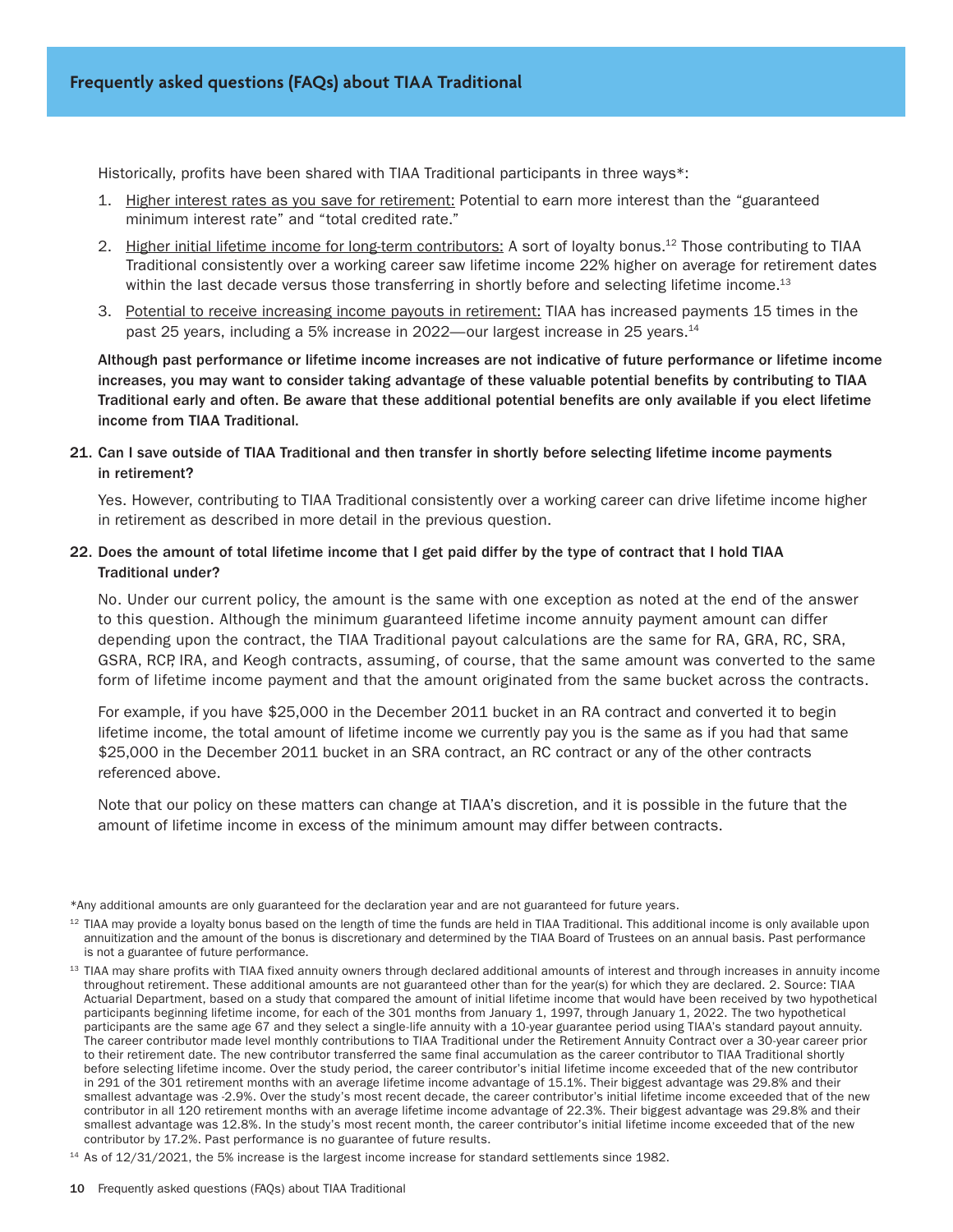# <span id="page-10-0"></span>**Section 5—Non-lifetime income options**

#### 23. Are there any other income options in retirement?

Yes. Certain contracts that TIAA Traditional is made available under may allow for some of the following other income options. However, these income options (other than interest-only payments) do not guarantee to provide income for life.

- Income for a fixed period of time
- $\blacksquare$  Interest-only payments
- IRS required minimum distribution payments
- **Lump-sum withdrawal**
- Non-guaranteed recurring withdrawals

# **Section 6—Fees and expenses**

#### 24. What is the expense ratio for TIAA Traditional?

TIAA Traditional is not an investment for purposes of federal securities laws; it is a guaranteed insurance contract. Therefore, unlike a variable annuity or mutual fund, TIAA Traditional does not include an identifiable "expense ratio" or "fee" like you might see published for a mutual fund or a variable annuity.

#### 25. How is TIAA getting compensated if there isn't an expense ratio?

TIAA Traditional total interest crediting rates (minimum guaranteed rate plus additional amounts, when declared) are determined based on a number of factors, including market conditions, expenses, the level of risk assumed, and the need to maintain adequate reserves to protect against adverse experience ("contingency reserves").

TIAA Traditional's interest rates are determined after accounting for estimates or "targets" that are intended to cover risk and capital amounts associated with providing guarantees and liquidity, including amounts associated with managing and maintaining the portfolio of assets supporting the guarantees and expenses associated with product support and infrastructure, as well as expenses related to plan and participant servicing. Thus, TIAA Traditional interest rates are always stated after all expense and risk targets. For additional information regarding the factors considered in determining interest crediting rates, refer to Question 16 in *Section 2—Interest crediting rates*.

TIAA receives income from the investments in its general account and pays guaranteed interest and any additional interest to participants.<sup>2</sup> The difference is referred to as "spread," and this is what TIAA has available to cover the expenses and risks described above. Although TIAA accounts for estimates related to these items as an input into the overall advance determination of interest rates, this exercise is based on a number of assumptions and forward-looking projections. As a result, TIAA's ability to achieve results consistent with the assumptions is not guaranteed and is only known on a retrospective basis at the aggregate product level. TIAA sets target assumptions and interest crediting rates in its discretion.

# 26. If there isn't any identifiable expense ratio, how can I compare the competitiveness of TIAA Traditional to other guaranteed annuities?

#### Payout amounts

The focus on fixed annuity products such as TIAA Traditional should be the payout rate offered by the product, which are reflective of any operating expenses borne by the general account that backs the guarantee. This characteristic makes it easier to compare similar products as it allows for an easy comparison by focusing on the payout rate. Put another way, because TIAA is designed to provide a contractually specified minimum interest rate and because TIAA declares its rates prospectively, it's required to meet those stated rate obligations regardless of any expenses subsequently incurred by the general account.